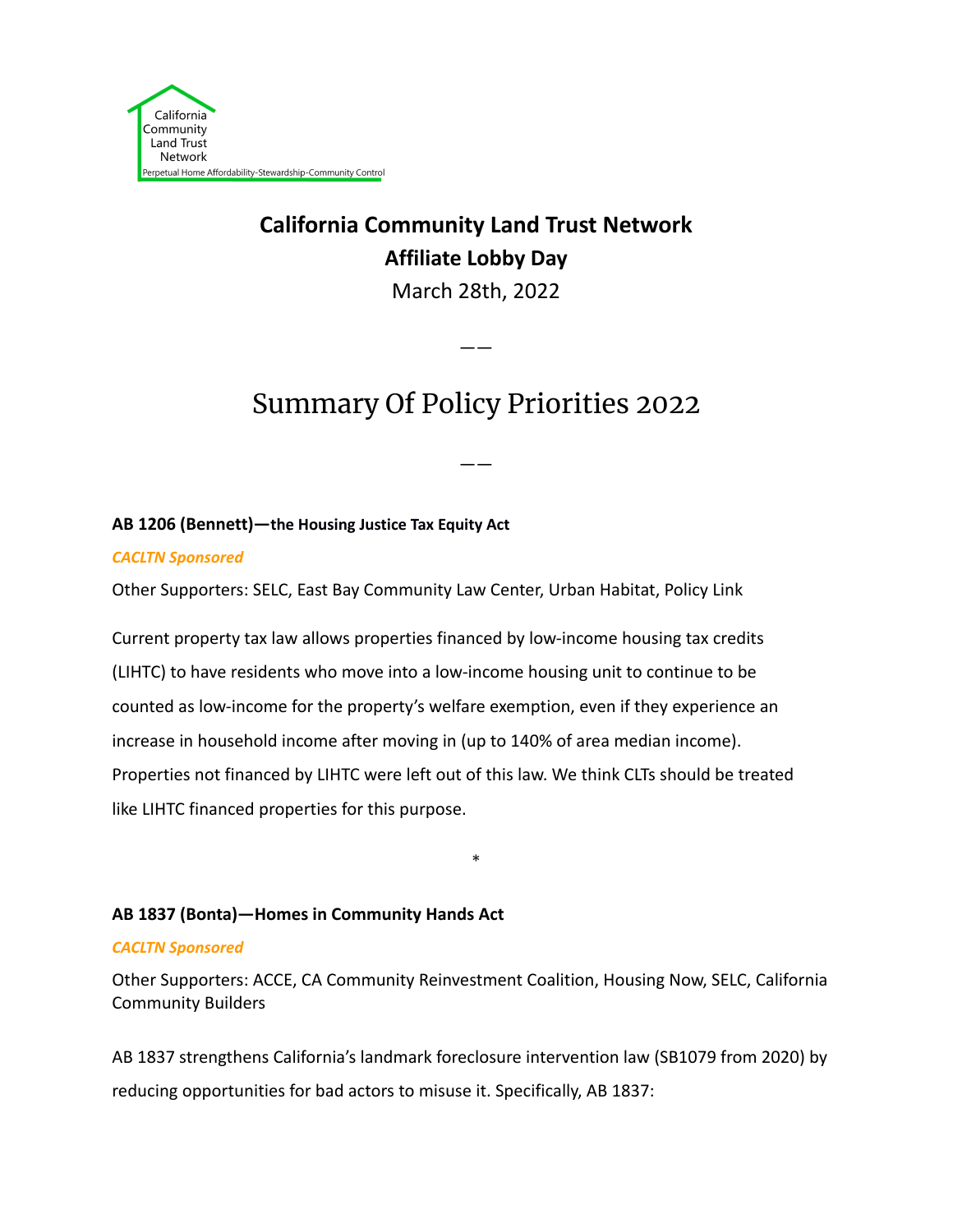1. Revises the definition of an eligible nonprofit buyer and expands affidavit and declaration requirements for eligible bidders;

2. Authorizes the Attorney General, a county counsel, or a city attorney to bring an action to enforce its provisions;

\*

3. Requires that, in specific cases, units be maintained as affordable to lower income households.

#### **AB 2651 (Petrie Norris)—CLT Tax Exemption During Construction**

AB 2651 gives a 5 year extension to a welfare tax exemption for CLT projects during construction, which was established in SB 196 (Beall - 2019). That provision of SB 196 has an upcoming sunset which we are aiming to postpone so that more CLT affordable housing projects can benefit.

\*

#### **AB 2710 (Kalra)—Statewide Tenant Opportunity to Purchase Act**

Other Supporters: Stable Homes Coalition

The Tenant Opportunity to Purchase Act (TOPA) is a mechanism that allows building residents to match bids when their landlord chooses to sell, creating a pathway for tenant ownership. TOPA is a promising complement to CLTs since tenants and CLTs can work together to raise funds and acquire buildings, bringing market rate homes into permanent affordability.

**BUDGET REQUEST - Community Anti-Displacement And Preservation Program (CAPP) (Bloom)** Other Supporters: Stable Homes Coalition, Social Housing Coalition

\*